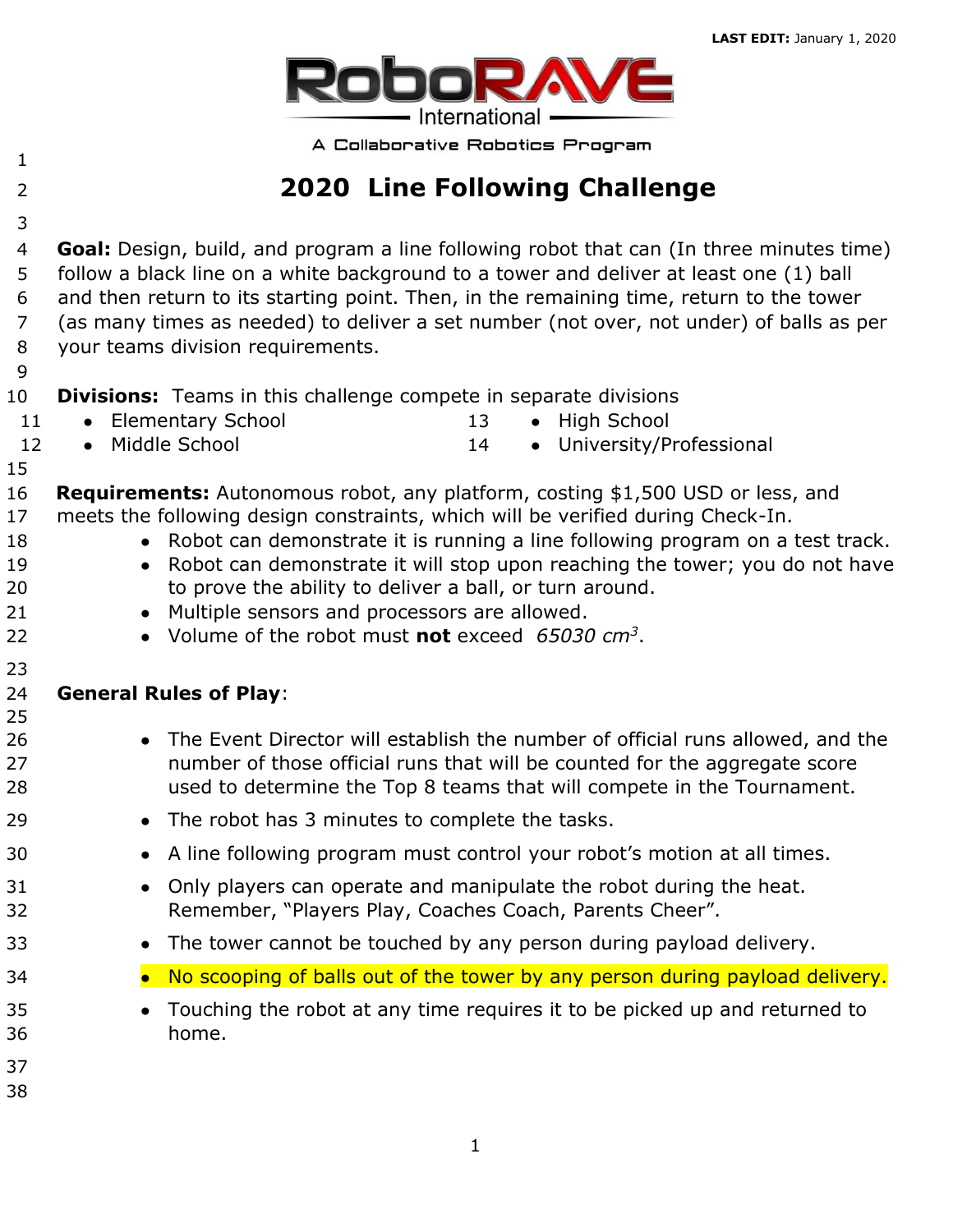### **Challenge Equipment Specifications:**

- **The Tower:** (dimensions are approximate, and might vary slightly)
- All divisions use the same 20 cm tall x 10 cm wide x 35 cm long tower with 5 a 10 cm x 10 cm opening at the top and an open back to allow the balls to roll out during delivery. The tower is held firm to the track by a strip of Velcro tape
- **•** If a track monitor sees that a team touches or reaches INTO the tower, the run will be stopped and the team will receive only 400 points for completing 10 the challenge track regardless of how many balls were delivered.

#### **The Track:**

- 12 Tracks are typically printed on durable paper, or PVC Vinyl Background
- **•** Elementary Division No intersections, 1.25 cm black line
- 14 Middle School Division One intersection, 1.25 cm black line
- 15 High School & Big Kid Division Two intersections, 0.75 cm black line
- 16 A new design is created each year.
- 17 There will be a minimum of 20 cm of straight line leading into the tower.
- 18 The line will be no closer than 10 cm from the edge of the track or any other line
- 20 Advertisement, or printed instructions can be placed anywhere on the track surface, but must be a minimum of 10cm from any line
- Curves can have different/changing radiuses, but no part of the curve can have a radius less than 15cm for ES & MS, and 10cm for HS & UP divisions.



 *Tracks shown are an example. The design changes every year and are revealed on the first day of an event.*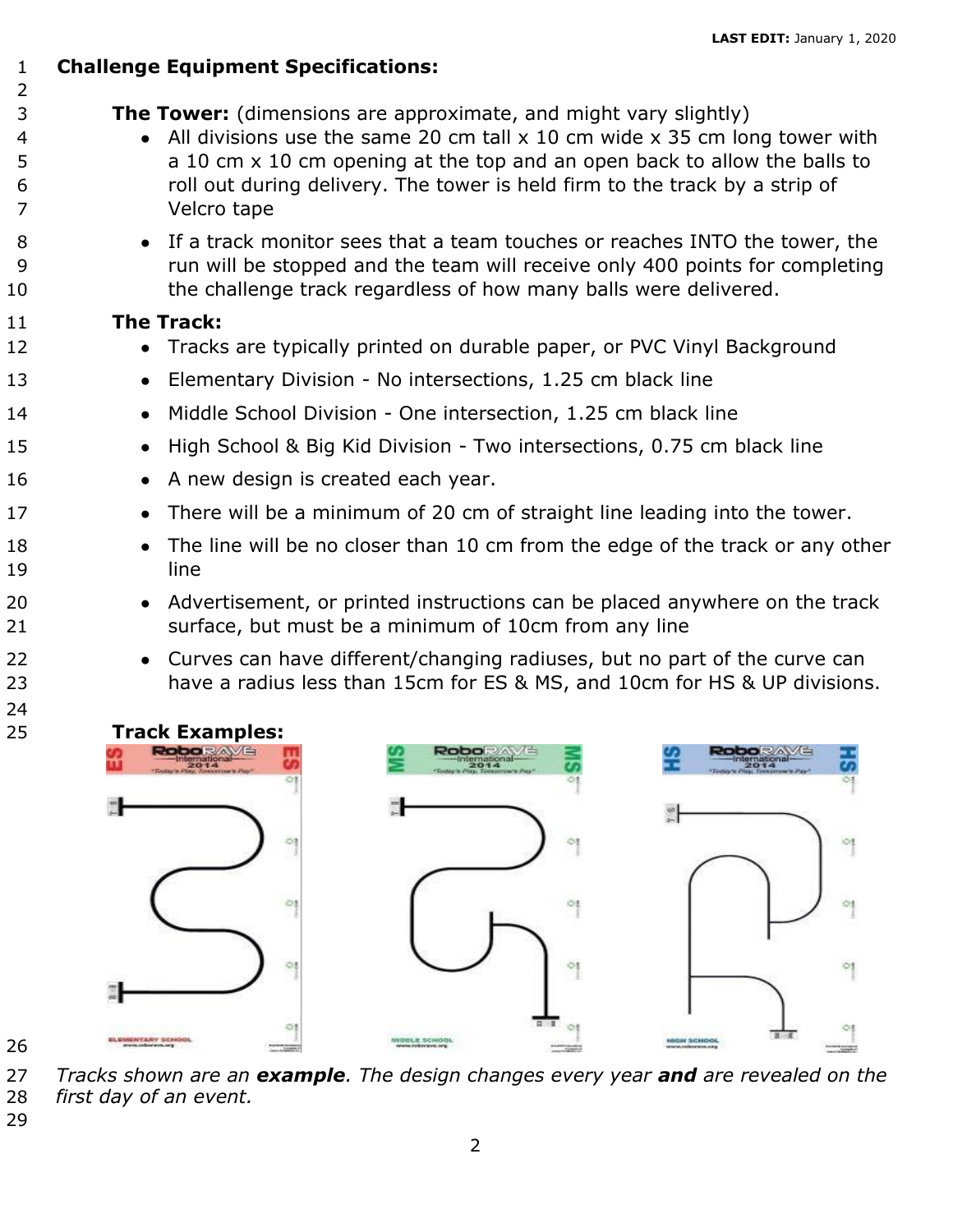**Other Significant Items: •** The challenge may be held in areas with natural light present which may change the lighting conditions of the track. Teams should be prepared to engineer around this natural condition. ● Event Directors have the option of using the HS track or creating a more difficult challenge track for the UP division. Also, the tower opening can be reduced in size for the UP Division. **Scoring:** The overall score is a combination of points earned from: 13 • Running the track to the tower **•** Delivering at least one ball **•** Returning back home 16 • Running the track again as many times as necessary to deliver the required number of balls Each division will have a set number of balls to deliver: The numbers will be published at the event. Below is the range from which the division numbers must be chosen: **•** Elementary School – between 75 and 125 **•** Middle School – between 125 and 200 **•** High School – between 200 and 250 ● University/Professional – between 100 and 350 (keep the number in the lower range if tower opening is reduced) See the Scoring Matrix for your division below for details on the scores assigned during your first trip to the tower and back. **A successful run is defined as:**  32 • The robot traversing the track from Home to the Tower, delivering at least 1 ball and traversing the track back home. Any balls delivered during this run are removed and do not count towards achieving the bonus runs. ● It may take several attempts to accomplish the above tasks. Once all tasks have been completed, teams may make bonus ball runs. **••** A Bonus Ball Run is when the robot traverses the track from Home to the Tower and delivers the required number of balls set for your division. During Bonus Ball runs, the robot does not have to traverse the track from the tower back to home.